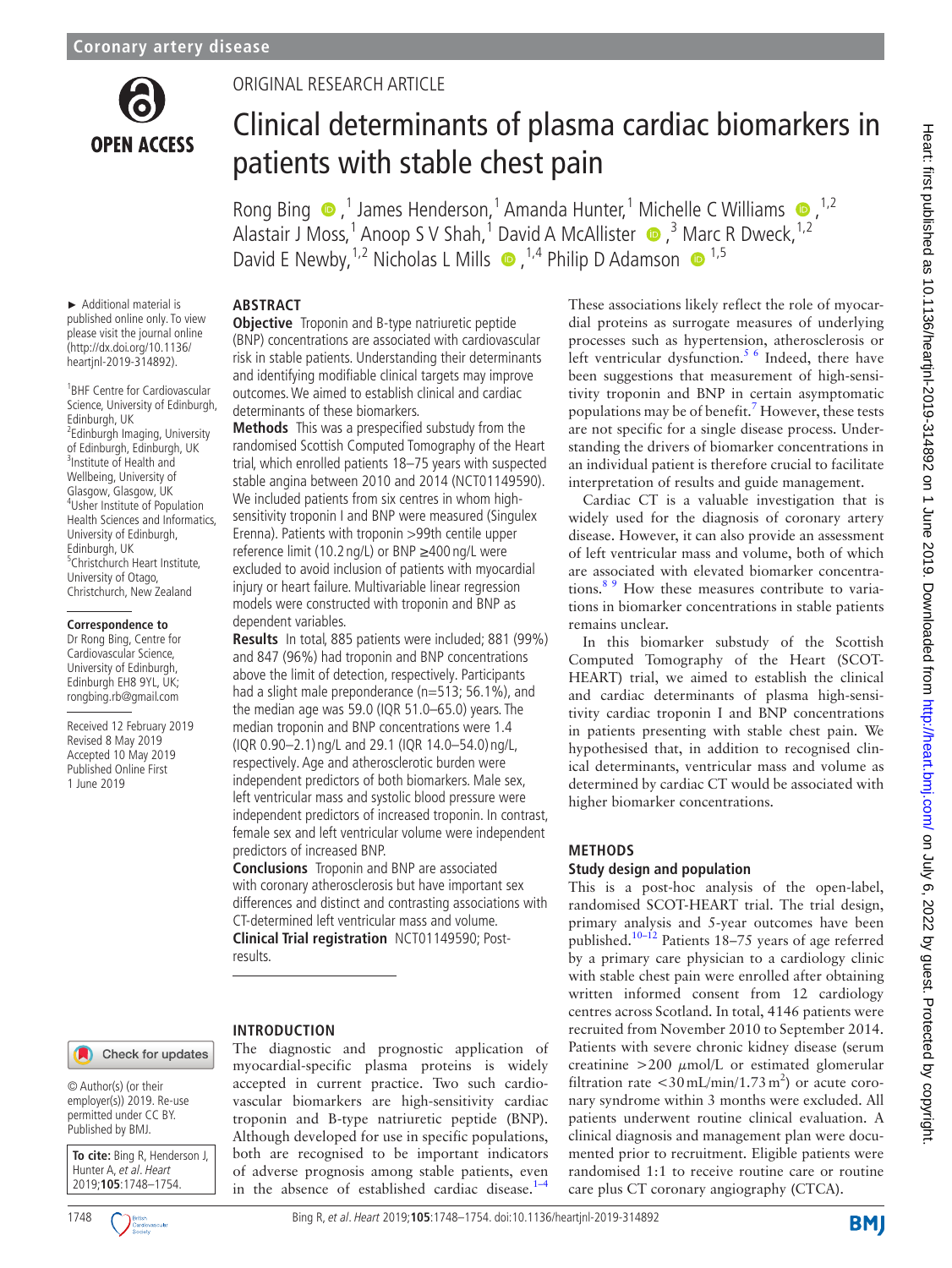For this substudy, we included patients who had been referred from six centres for their allocated CTCA in Edinburgh (n=1317). As this study aimed to characterise the determinants of baseline cardiac biomarkers in stable patients without acute myocardial injury or heart failure, patients with troponin concentrations >99th centile upper reference limit (10.2ng/L) (n=29) or BNP  $\geq$ 400 ng/L (n=11)<sup>13</sup> were excluded.

#### **Computed tomography coronary angiography**

The methods used to perform and to analyse coronary find-ings from CTCA have been reported.<sup>[12](#page-6-6)</sup> Intraobserver and interobserver agreement were excellent (95% and 91%, respectively).<sup>10</sup> Atherosclerotic burden was quantified according to the CT-adapted Leaman score. This validated tool provides a score based on plaque location, composition (non-calcified, calcified or mixed) and degree of stenosis ( $\lt 50\%$  or  $\ge 50\%$ ). The score has been validated in several cohorts; a cut-off of >5 provides additive prognostic value beyond stenosis alone.<sup>[14](#page-6-7)</sup>

#### **Left ventricular mass and volume**

Cardiac CT assessments of myocardial mass and volume are validated and readily performed. Older protocols used retrospective electrocardiographic gating; however, prospective gating is now routine, with image acquisition performed in mid-diastole. Although this limits the available phases, mid-diastolic left ventricular mass measurements correlate well with other phases and have prognostic value[.15](#page-6-8) Left ventricular mid-diastolic volume measurements also correlate with end-diastolic volumes and have prognostic importance,<sup>16</sup> with established thresholds for normal ranges.<sup>17</sup> <sup>18</sup> Due to variation in volume measurements across the cardiac cycle, we only included scans with gated images available between 70% and 90% of the R-R interval for this metric. In contrast, estimation of left ventricular mass is less affected by the cardiac cycle; we therefore included scans with images between 50% and 90% of the R-R interval.

Using automated software (Vitrea, Vital Images, Minnetonka, USA), left ventricular myocardial contours were detected during mid-diastole (75% phase or nearest acquired) in two planes and 0.7mm slices and manually adjusted to ensure accurate borders, allowing calculation of left ventricular volume and myocardial volume (from which myocardial mass is derived). Corrections for mid-diastolic acquisition were then applied<sup>15 19</sup> to provide mass and estimated left ventricular end-diastolic volume. Values were indexed to body surface area (Du Bois formula). Left ventricular hypertrophy was defined as indexed left ventricular mass >79.2 $\frac{g}{m^2}$  for men and >63.8 $\frac{g}{m^2}$  for women—CT-spe-cific thresholds with prognostic value.<sup>[15](#page-6-8)</sup>

#### **Biomarker measurement**

Troponin was measured using the Erenna high-sensitivity cardiac troponin I assay (Singulex, Alameda, California). The limit of detection is 0.1ng/L with a 99th centile upper reference limit of 10.2ng/L and a limit of quantification (LOQ; coefficient of variation  $\lt 10\%$ ) of 0.4 ng/L.<sup>20 21</sup> The BNP assay (Singulex) had a limit of detection of 2.0ng/L and LOQ (coefficient of variation <10%) of 3.4ng/L. EDTA-treated plasma samples were stored at −80°C.

#### **Statistical analysis**

Analyses were performed using biomarker concentrations as continuous variables following  $log<sub>2</sub>$  transformation. For descriptive purposes baseline characteristics are reported as median (IQR) according to troponin and BNP quantiles. Body

mass index, systolic blood pressure, diastolic blood pressure, CT-adapted Leaman score, indexed left ventricular mass, indexed left ventricular volume and creatinine were log-transformed as a linearising transformation. Missingness was low, apart from creatinine (n=220, 25%) and indexed left ventricular volume (n=195, 22%; due to available scan phases and image quality). To avoid introducing bias by using complete case analysis, missing values were estimated by multivariable imputation by chained equations. Subsequent analyses were conducted using a single imputed value for each missing value. In a sensitivity analysis, the pooled parameters for the final models were also determined (online [supplementary appendix\)](https://dx.doi.org/10.1136/heartjnl-2019-314892).<sup>22</sup> Patients with troponin or BNP concentrations below the lower limit of detection  $(n=4$  and  $n=38$ , respectively) were assigned a value of half the lower limit of detection. Univariable and multivariable linear regression modelling were performed to identify the associations between each biomarker and relevant clinical, biochemical and imaging-derived variables. Included variables were CT-adapted Leaman score, left ventricular mass and volume indexed to body surface area, age (per decade), male sex, hypertension, hyperlipidaemia, diabetes, family history of coronary heart disease, documented coronary heart disease, smoking history, systolic blood pressure, diastolic blood pressure, body mass index, and serum creatinine. Sequential multivariable models were built, beginning with CT-adapted Leaman score and indexed left ventricular mass and volume, followed by the addition of clinical history, clinical measurements and biochemistry (online [supplementary tables 1](https://dx.doi.org/10.1136/heartjnl-2019-314892) [and 2](https://dx.doi.org/10.1136/heartjnl-2019-314892)). Two-sided p values <0.05 were considered statistically significant. Analysis was performed using R V.3.5.0 (R Foundation for Statistical Computing, Vienna, Austria).

## **Results**

#### **Patient characteristics**

In total, 943 patients underwent biomarker sampling, of whom 29 (3%) had a troponin concentration >99th centile upper reference limit and 11 (1%) had a BNP >400ng/L. After excluding these patients and patients with missing BNP data, 885 patients were included. The median troponin concentration was 1.4 (0.9–2.1)ng/L. The median BNP concentration was 29.1 (14.0– 54.0)ng/L [\(figure](#page-2-0) 1). Patients with higher biomarker concentrations were older, more likely to have a history of coronary heart disease, be receiving medical therapies for cardiovascular conditions and have a typical history of angina ([table](#page-3-0) 1). Troponin concentrations were higher in men than in women (1.6 (1.1– 2.1) vs 1.0  $(0.7-1.6)$  ng/L) in contrast to BNP concentrations which were higher in women than in men (31.9 (17.7–58.1) vs 26.5 (12.5–50.0)ng/L). There was a weak correlation between troponin and BNP concentrations (Pearson's  $r=0.21$ ,  $p<0.001$ ).

#### **Coronary artery disease**

Coronary CT angiography demonstrated normal coronary arteries in 309 (35%) patients, while 401 (45%) patients had stenoses of at least 50% ([table](#page-3-0) 1). The median calcium score was 30 (0.00–269.0) Agatston units. The median CT-adapted Leaman score was 4.0 (0.00–10.9), and 406 (46%) patients had high-risk coronary artery disease (CT-adapted Leaman score >5). In 576 patients with evidence of any coronary artery disease on CT, the median calcium score was 143.5 (31.0–530.5) Agatston units, while the median CT-adapted Leaman score was 8.3 (4.4–14.2).

#### **Left ventricular mass and volume**

The median indexed left ventricular mass was 78.1 (71.1–86.1) g/  $m<sup>2</sup>$  for men and 62.6 (56.7–69.9) g/m<sup>2</sup> for women. Nearly half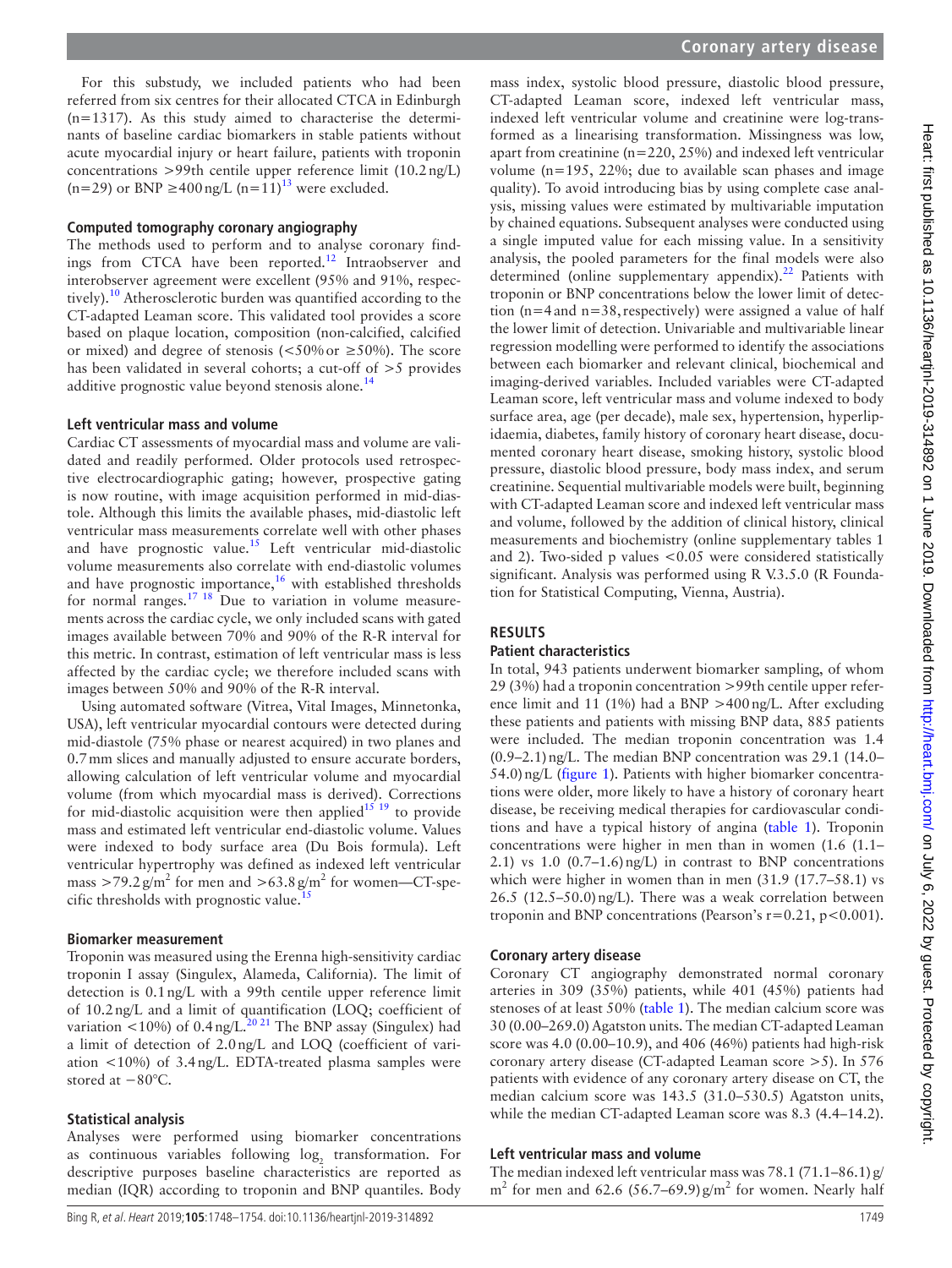

<span id="page-2-0"></span>**Figure 1** Distribution of cardiac biomarkers between men and women. Panels A and B demonstrate the distribution of high-sensitivity troponin I (hsTnI) and B-type natriuretic peptide (BNP), stratified by gender. Dashed lines represent median values for hsTnI (1.4 ng/L) and BNP (29.1 ng/L) for the whole cohort. Panel C represents univariable linear regression modelling that demonstrates the weak association between hsTnI and BNP for both women  $(r^2=0.03,$  coefficient 0.13,  $p<$ 0.001) and men (r<sup>2</sup>=0.09, coefficient 0.16, p<0.001).

(n=404, 46%) of patients met sex-specific CT criteria for left ventricular hypertrophy. The median indexed left ventricular volume was  $64.6$  (56.6–71.3) mL/m<sup>2</sup> for men and 62.1 (56.5–  $68.0$ ) mL/m<sup>2</sup> for women.

#### **Determinants of plasma cardiac biomarkers**

Univariable and sequential multivariable linear regression were performed using the prespecified variables for troponin ([table](#page-4-0) 2) and BNP ([table](#page-4-1) 3). There was an association between troponin and BNP measurements on univariable linear regression for both men and women [\(figure](#page-2-0) 1). For the final multivariable models, all prespecified covariates for troponin  $(r^2=0.30,$  $p < 0.001$ ) and BNP ( $r^2 = 0.19$ ,  $p < 0.001$ ) were included. Increasing age and atherosclerotic burden as assessed by CT-adapted Leaman score were independent predictors for increased troponin and BNP concentrations. Male sex and indexed left ventricular mass were predictors of increased troponin, in addition to hypertension, systolic blood pressure and body mass index, but not BNP. In contrast, female sex and indexed left ventricular volume were predictors of increased BNP but not troponin. Of note, creatinine was a univariable predictor of increased troponin, but the association no longer remained after adjustment for other variables. Conversely, creatinine was a multivariable predictor of lower BNP. The biomarker-specific nature of these associations was confirmed on multivariable analysis of variance testing of the full model where both biomarkers were included as dependent variables (bivariate multivariable regression). Furthermore, after standardising continuous variables, indexed left ventricular mass and volume provided the largest relative contribution to the explained variance within the troponin and BNP multivariable models, respectively, apart from age, which demonstrated

## **Discussion**

In this analysis from the SCOT-HEART trial, we describe clinical determinants of plasma high-sensitivity cardiac troponin I and BNP concentrations in a cohort of patients with suspected stable angina. We demonstrate the ability of cardiac CT to identify and characterise three distinct determinants of these biomarker concentrations: atherosclerotic burden, left ventricular mass and left ventricular volume. This has particular clinical relevance as troponin and BNP are powerful predictors of cardiovascular risk. These quantifiable imaging measures offer potentially modifiable targets for intervention.

It is imperative that patient-specific mechanisms for biomarker concentrations are understood. Are they a marker of an active, modifiable disease process, or simply sentinels for generalised, systemic inflammation and elevated cardiovascular risk? Without this understanding, targeted interventions cannot be applied, thereby diminishing the clinical benefits of additional prognostic information. The importance of a mechanistic approach is demonstrated by the success of canakinumab, which specifi-cally targets inflammation as a driver of cardiovascular events.<sup>[23](#page-6-13)</sup> Importantly, a number of therapies have already been demonstrated to address the processes we identified as contributing to increased biomarker concentrations. This provides a strong basis for using cardiac imaging when investigating the cause of these increased biomarker concentrations.

Our findings suggest that cardiac CT can achieve some of the necessary characterisation of biomarker determinants in stable patients. Obstructive coronary artery disease correlates with troponin concentrations in patients with stable angina.<sup>24</sup> Here, we applied the CT-adapted Leaman score and demonstrate that, in addition to other clinical characteristics, this association persists after adjustment for left ventricular mass and volume. Although atherosclerotic disease is a chronic inflammatory process, changes within the vasculature are distinct from structural processes; cardiac CT facilitates the interrogation of both these aspects. Left ventricular mass measured at end-diastole using other modalities has been shown to correlate with elevations in cardiac biomarkers. $^{25}$  Our study confirms a comparable relationship between troponin and mid-diastolic assessment of left ventricular mass on gated CT. Additionally, BNP concentrations are elevated in heart failure or conditions with increased wall stress leading to left ventricular hypertrophy.<sup>[9](#page-6-16)</sup> However, we have demonstrated that after adjustment, left ventricular volume remains an independent determinant of BNP in stable patients without evidence of heart failure, whereas mass does not. The ability to perform these measurements with prospective gating is highly relevant in current practice. Of note, although we were unable to compare mid-diastolic left ventricular mass or volume directly with echocardiography or cardiac MRI, excellent correlation with other cardiac phases has been demonstrated previously.[15 17 18](#page-6-8)

Our study is consistent with prior reports demonstrating an association between plasma biomarker concentrations and several clinical factors. Advanced age and male gender are both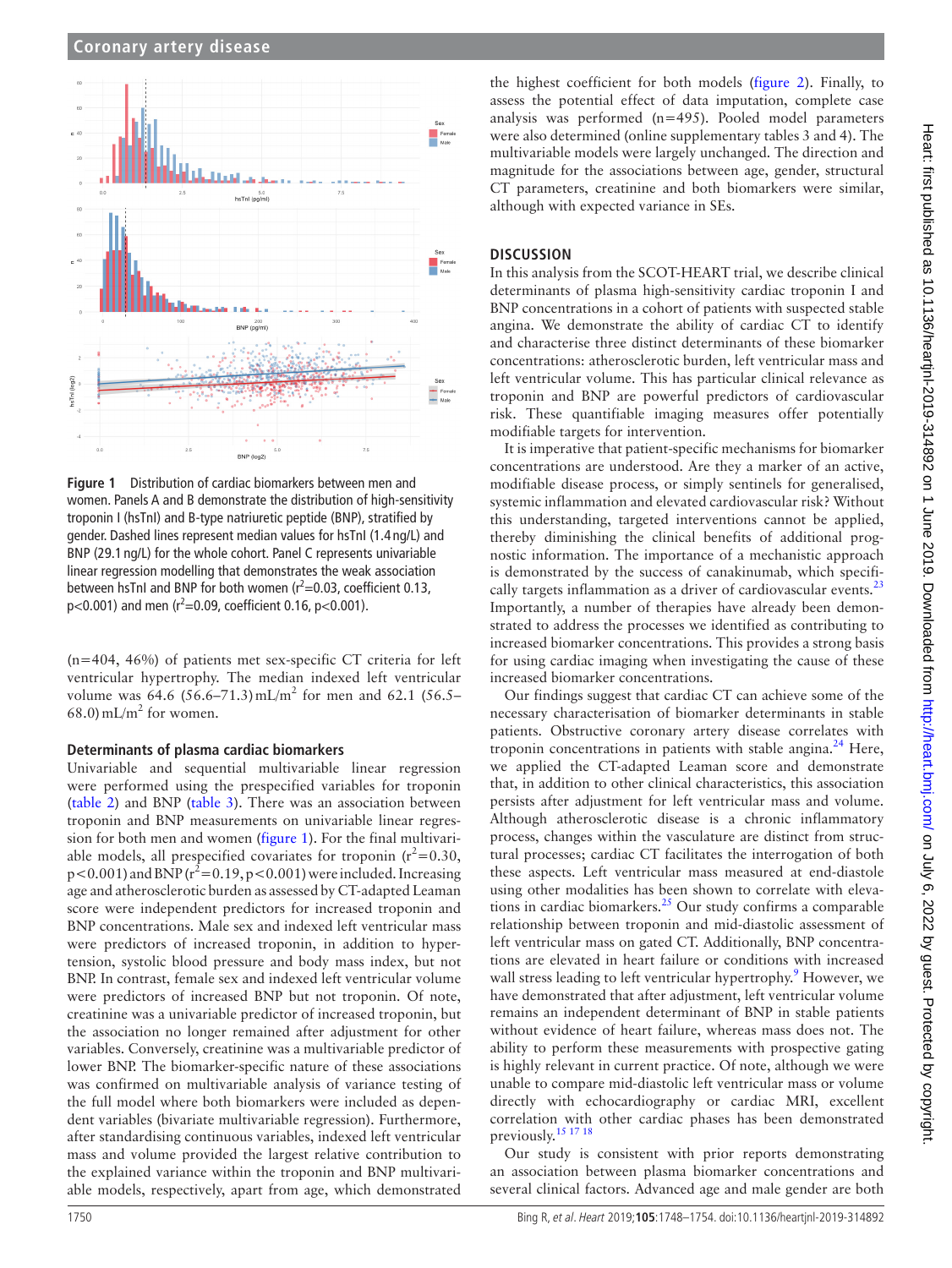<span id="page-3-0"></span>

| Table 1                                                 |                             |                                            |                                         |         |                                             | Baseline characteristics for overall cohort and according to high-sensitivity cardiac troponin I and BNP quantiles (below/above median) |         |
|---------------------------------------------------------|-----------------------------|--------------------------------------------|-----------------------------------------|---------|---------------------------------------------|-----------------------------------------------------------------------------------------------------------------------------------------|---------|
|                                                         | <b>Overall</b><br>$N = 885$ | hs-cTnl                                    |                                         |         | <b>BNP</b>                                  |                                                                                                                                         |         |
|                                                         |                             | Low $(\leq 1.4 \text{ ng/L})$<br>$n = 443$ | High $(>1.4 \text{ ng/L})$<br>$n = 442$ | P value | Low $(\leq 29.1 \text{ ng/L})$<br>$n = 443$ | High (>29.1 ng/L)<br>$n = 442$                                                                                                          | P value |
| Male                                                    | 494 (55.8)                  | 192 (43.3)                                 | 302 (68.3)                              | < 0.001 | 267 (60.3)                                  | 227 (51.4)                                                                                                                              | 0.009   |
| Age                                                     | 59.0 (51.0-65.0)            | 55.0 (48.0-63.0)                           | 62.0 (55.0-67.0)                        | < 0.001 | 55.0 (48.0-62.0)                            | 62.0 (55.0-67.0)                                                                                                                        | < 0.001 |
| Hypertension                                            | 325 (36.7)                  | 119 (26.9)                                 | 206 (46.6)                              | < 0.001 | 149 (33.6)                                  | 176 (39.8)                                                                                                                              | 0.07    |
| Hyperlipidaemia                                         | 528 (59.7)                  | 246 (55.5)                                 | 282 (63.8)                              | 0.015   | 233 (52.6)                                  | 295 (66.7)                                                                                                                              | < 0.001 |
| <b>Diabetes</b>                                         | 91(10.3)                    | 41(9.3)                                    | 50 (11.3)                               | 0.37    | 50(11.3)                                    | 41(9.3)                                                                                                                                 | 0.38    |
| Known CAD                                               | 77(8.7)                     | 24(5.4)                                    | 53 (12.0)                               | 0.001   | 23(5.2)                                     | 54 (12.2)                                                                                                                               | < 0.001 |
| Family history of CAD                                   | 383 (43.3)                  | 214 (48.3)                                 | 169 (38.2)                              | 0.003   | 199 (44.9)                                  | 184 (41.6)                                                                                                                              | 0.36    |
| Smoking history                                         |                             |                                            |                                         |         |                                             |                                                                                                                                         |         |
| Non-smoker                                              | 396 (44.7)                  | 192 (43.3)                                 | 204 (46.2)                              | 0.009   | 203 (45.8)                                  | 193 (43.7)                                                                                                                              | 0.07    |
| Ex-smoker                                               | 313 (35.4)                  | 145 (32.7)                                 | 168 (38.0)                              |         | 142 (32.1)                                  | 171 (38.7)                                                                                                                              |         |
| Current smoker                                          | 176 (19.9)                  | 106 (23.9)                                 | 70 (15.8)                               |         | 98 (22.1)                                   | 78 (17.6)                                                                                                                               |         |
| <b>Atrial fibrillation</b>                              | 14(1.6)                     | 6(1.4)                                     | 8(1.8)                                  | 0.78    | 8(1.8)                                      | 6(1.4)                                                                                                                                  | 0.79    |
| Cerebrovascular disease                                 | 38(4.3)                     | 18(4.1)                                    | 20(4.5)                                 | 0.87    | 16(3.6)                                     | 22(5.0)                                                                                                                                 | 0.40    |
| <b>PVD</b>                                              | 17(1.9)                     | 8(1.8)                                     | 9(2.0)                                  | 1.00    | 7(1.6)                                      | 10(2.3)                                                                                                                                 | 0.63    |
| Chest pain type                                         |                             |                                            |                                         |         |                                             |                                                                                                                                         |         |
| Non-anginal                                             | 303 (34.2)                  | 179 (40.4)                                 | 124 (28.1)                              | < 0.001 | 183 (41.3)                                  | 120 (27.1)                                                                                                                              | < 0.001 |
| Atypical angina                                         | 211 (23.8)                  | 119 (26.9)                                 | 92 (20.8)                               |         | 108 (24.4)                                  | 103 (23.3)                                                                                                                              |         |
| Typical angina                                          | 371 (41.9)                  | 145 (32.7)                                 | 226 (51.1)                              |         | 152 (34.3)                                  | 219 (49.5)                                                                                                                              |         |
| Systolic blood pressure (mm Hg)                         | 140.0 (128.0-154.0)         | 138.0 (124.0-151.0)                        | 140.0 (130.0-156.8)                     | < 0.001 | 140.0 (128.0-152.0)                         | 140.0 (128.0-155.0)                                                                                                                     | 0.30    |
| Diastolic blood pressure<br>(mm Hq)                     | 81.0 (76.0-90.0)            | 80.0 (75.0-90.0)                           | 82.0 (76.0-90.0)                        | 0.04    | 82.0 (77.0-90.0)                            | 80.0 (75.0-90.0)                                                                                                                        | 0.12    |
| BMI (kg/m <sup>2</sup> )                                | 28.7 (25.9-32.6)            | 28.6 (25.5-32.3)                           | 29.0 (26.2-32.9)                        | 0.13    | 29.1 (26.3-33.3)                            | 28.2 (25.5-32.2)                                                                                                                        | 0.02    |
| Antiplatelet                                            | 448 (50.6)                  | 189 (42.7)                                 | 259 (58.6)                              | < 0.001 | 183 (41.3)                                  | 265 (60.0)                                                                                                                              | < 0.001 |
| Statin                                                  | 393 (44.4)                  | 171 (38.6)                                 | 222 (50.2)                              | 0.001   | 158 (35.7)                                  | 235 (53.2)                                                                                                                              | < 0.001 |
| <b>ACE</b> inhibitor                                    | 123 (13.9)                  | 40 (9.0)                                   | 83 (18.8)                               | < 0.001 | 48 (10.8)                                   | 75 (17.0)                                                                                                                               | 0.01    |
| Beta-blocker                                            | 202 (22.8)                  | 84 (19.0)                                  | 118 (26.7)                              | 0.008   | 72 (16.3)                                   | 130 (29.4)                                                                                                                              | < 0.001 |
| ASSIGN score                                            | 16.0 (10.0-23.0)            | 13.0 (8.0-21.0)                            | 18.0 (13.0-26.0)                        | < 0.001 | 14.0 (9.0-22.0)                             | 17.0 (12.0-25.0)                                                                                                                        | < 0.001 |
| Creatinine (µmol/L)                                     | 91.1<br>$(76.7 - 109.5)$    | 88.6<br>$(74.4 - 106.3)$                   | 93.5<br>$(79.6 - 111.7)$                | < 0.001 | 91.4<br>$(77.4 - 111.4)$                    | 90.6<br>$(76.5 - 108.2)$                                                                                                                | 0.3     |
| hs-cTnI (ng/L)                                          | $1.3(0.9 - 2.1)$            | $0.9(0.7-1.1)$                             | $2.1(1.6-3.2)$                          | < 0.001 | $1.2(0.8-1.8)$                              | $1.5(1.0-2.4)$                                                                                                                          | < 0.001 |
| BNP (ng/L)                                              | 29.1 (14.2-54.0)            | 24.9 (11.2-44.1)                           | 34.9 (19.2-67.1)                        | < 0.001 | $14.2(7.8-21.7)$                            | 54.1 (39.6-83.8)                                                                                                                        | < 0.001 |
| CAD                                                     |                             |                                            |                                         |         |                                             |                                                                                                                                         |         |
| Normal                                                  | 309 (34.9)                  | 204 (46.0)                                 | 105 (23.8)                              | < 0.001 | 178 (40.2)                                  | 131 (29.6)                                                                                                                              | < 0.001 |
| Mild $(<50\%)$                                          | 175 (19.8)                  | 88 (19.9)                                  | 87 (19.7)                               |         | 94 (21.2)                                   | 81 (18.3)                                                                                                                               |         |
| Moderate (50%-70%)                                      | 159 (18.0)                  | 77 (17.4)                                  | 82 (18.6)                               |         | 76 (17.2)                                   | 83 (18.8)                                                                                                                               |         |
| Obstructive (>70%)                                      | 242 (27.3)                  | 74 (16.7)                                  | 168 (38.0)                              |         | 95 (21.4)                                   | 147 (33.3)                                                                                                                              |         |
| CT-adapted Leaman score                                 | $4.0(0.0-10.9)$             | $1.5(0.0-6.9)$                             | $7.0(0.9 - 14.4)$                       | < 0.001 | $3.1(0.0 - 8.7)$                            | $5.5(0.0-12.2)$                                                                                                                         | < 0.001 |
| Calcium score (Agatston units)                          | 30.0 (0.0-269.0)            | $3.0(0.0 - 95.0)$                          | 103.5 (1.2-546.5)                       | < 0.001 | $11.0(0.0-136.5)$                           | 63.5 (0.0-430.2)                                                                                                                        | < 0.001 |
| Indexed left ventricular volume<br>(mL/m <sup>2</sup> ) | 63.2 (56.6-69.5)            | 63.2 (57.2-69.6)                           | 62.5 (55.8-69.3)                        | 0.30    | 62.6 (56.2-69.7)                            | 63.2 (56.9-69.4)                                                                                                                        | 0.72    |
| Indexed left ventricular mass<br>(g/m <sup>2</sup> )    | 71.7 (62.6-81.5)            | 67.6 (59.6-76.8)                           | 75.7 (67.6-84.4)                        | < 0.001 | 72.6 (63.4-81.7)                            | 70.8 (61.6-81.2)                                                                                                                        | 0.17    |
| Left ventricular hypertrophy                            | 404 (45.6)                  | 174 (39.3)                                 | 230 (52.0)                              | < 0.001 | 203 (45.8)                                  | 201 (45.5)                                                                                                                              | 0.97    |
| Continuous variables are presented as median (IQR).     |                             |                                            |                                         |         |                                             |                                                                                                                                         |         |

Categorical variables are presented as n (%).

BMI, body mass index; BNP, B-type natriuretic peptide; CAD, coronary artery disease; CTCA, CT coronary angiography; hs-cTnI, high-sensitivity cardiac troponin I; PVD, peripheral vascular disease.

associated with increased troponin concentrations.<sup>68</sup> There has been considerable research into determining age-specific and sex-specific 99th centile thresholds for each assay. Although posited explanations include a higher atherosclerotic burden in the elderly and increased myocardial mass in men, we have shown that age and male gender remain predictors of higher troponin concentrations even after adjusting for these variables. Likewise, we also describe the association between female sex and increased BNP which persisted after adjustment for confounders such as age, atherosclerotic burden and left ventricular mass and volume—variables that are not reported in previous studies. This demonstrates the utility of cardiac CT in delineating how coronary and structural parameters contribute to BNP elevation.<sup>3</sup> The precise mechanisms for these independent gender differences

are unclear. Hormonal differences are likely to contribute. Oestrogen has an attenuating effect on atherosclerosis and left ventricular hypertrophy,<sup>[26](#page-6-19)</sup> while testosterone suppresses natri-uretic peptide production, resulting in lower concentrations.<sup>[27](#page-6-20)</sup> Although the mechanisms are uncertain, our findings support the application of sex-specific reference ranges, and furthermore point towards the need for age-specific cut-offs. Universal thresholds may misclassify patients, potentially leading to inappropriate therapies.

In contrast to prior reports that elevated troponin concentrations are more common in outpatients with chronic kidney disease, $28 29$  we found that a higher creatinine was not an independent predictor of increased troponin. In contrast, creatinine was associated with a lower BNP concentration after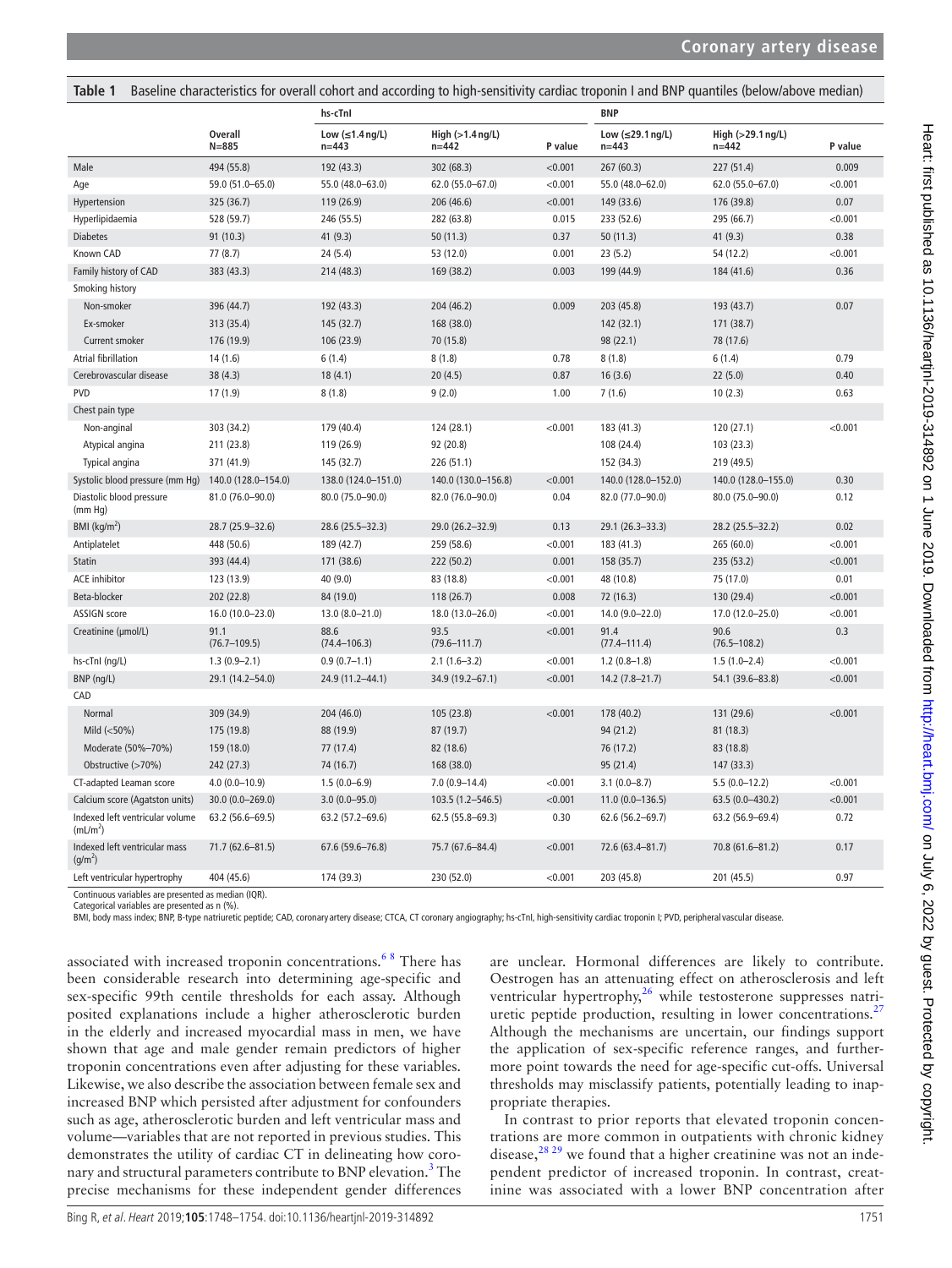<span id="page-4-0"></span>

|                                        | Univariable regression analysis |                    |         |             | Multivariable regression analysis*: $r^2$ =0.30 |         |  |  |
|----------------------------------------|---------------------------------|--------------------|---------|-------------|-------------------------------------------------|---------|--|--|
|                                        | Coefficient                     | 95% CI             | P value | Coefficient | 95% CI                                          | P value |  |  |
| Age (per 10 years)                     | 0.37                            | 0.30 to 0.44       | < 0.001 | 0.33        | 0.25 to 0.41                                    | < 0.001 |  |  |
| Male                                   | 0.60                            | 0.47 to 0.73       | < 0.001 | 0.25        | 0.10 to 0.40                                    | 0.002   |  |  |
| Hypertension                           | 0.49                            | 0.35 to 0.63       | < 0.001 | 0.17        | 0.04 to 0.30                                    | 0.011   |  |  |
| Hyperlipidaemia                        | 0.29                            | 0.15 to 0.43       | < 0.001 |             |                                                 |         |  |  |
| <b>Diabetes</b>                        | 0.19                            | $-0.04$ to 0.41    | 0.11    |             |                                                 |         |  |  |
| Documented CAD                         | 0.40                            | 0.16 to 0.64       | 0.001   |             |                                                 |         |  |  |
| Family history of CAD                  | $-0.23$                         | $-0.37$ to $-0.10$ | 0.001   |             |                                                 |         |  |  |
| Ex-smoker                              | 0.03                            | $-0.12$ to 0.19    | 0.68    |             |                                                 |         |  |  |
| Current smoker                         | $-0.15$                         | $-0.34$ to 0.03    | 0.10    |             |                                                 |         |  |  |
| BMI (log <sub>2</sub> )                | 0.15                            | $-0.11$ to 0.41    | 0.27    | 0.24        | 0.00 to 0.47                                    | 0.048   |  |  |
| Systolic blood pressure (log.)         | 1.16                            | 0.83 to 1.49       | < 0.001 | 0.52        | 0.17 to 0.87                                    | 0.004   |  |  |
| Diastolic blood pressure (log.)        | 0.49                            | 0.16 to 0.82       | 0.004   |             |                                                 |         |  |  |
| CT-adapted Leaman score (log.)         | 0.19                            | 0.16 to 0.23       | < 0.001 | 0.06        | 0.02 to 0.10                                    | 0.007   |  |  |
| Indexed left ventricular mass (log.)   | 1.37                            | 1.13 to 1.61       | < 0.001 | 0.92        | 0.64 to 1.20                                    | < 0.001 |  |  |
| Indexed left ventricular volume (log.) | 0.01                            | $-0.27$ to 0.28    | 0.96    |             |                                                 |         |  |  |
| Creatinine (log <sub>2</sub> )         | 0.41                            | 0.22 to 0.61       | < 0.001 |             |                                                 |         |  |  |

\*All covariates were included in the final multivariable linear regression model; only those with p<0.05 are presented. Full modelling is presented in online [supplementary table](https://dx.doi.org/10.1136/heartjnl-2019-314892)  [1.](https://dx.doi.org/10.1136/heartjnl-2019-314892)

BMI, body mass index; CAD, coronary artery disease.

multivariable adjustment. Although unexpected, it should be noted BNP has been reported as less sensitive to changes in renal function than N-terminal proBNP, while increased concentrations are typically seen in patients with advanced renal impairment that would have been ineligible for the SCOT-HEART trial.[29](#page-6-22) Indeed, there were relatively few patients in this cohort with renal impairment. Furthermore, as discussed below, there is a degree of variability in BNP assays that is driven by several factors. Small changes in serum creatinine may also be caused by factors which we did not control for, such as certain medications. Nevertheless, our findings suggest that in the context of preserved or mildly impaired renal function, changes in plasma troponin I and BNP concentrations are due to comorbid conditions rather than renal dysfunction.

Our study has several strengths. First, we applied a troponin assay with exceptional analytical characteristics, enabling us to detect circulating troponin in 99.6% of the study population and to determine troponin concentrations accurately in 96.8%. Second, we made use of state-of-the-art CT imaging using a 320-slice scanner to quantify coronary atherosclerotic burden and left ventricular mass and volume according to previously validated techniques. Third, as this study was nested within a trial randomising allocation to CT imaging, we have minimised case ascertainment bias that may arise when

<span id="page-4-1"></span>

| Univariable and multivariable associations for B-type natriuretic peptide<br>Table 3                                                                                                                                                                             |             |                                 |         |                                                                |                                                  |         |  |  |
|------------------------------------------------------------------------------------------------------------------------------------------------------------------------------------------------------------------------------------------------------------------|-------------|---------------------------------|---------|----------------------------------------------------------------|--------------------------------------------------|---------|--|--|
|                                                                                                                                                                                                                                                                  |             | Univariable regression analysis |         |                                                                | Multivariable regression analysis*: $r^2 = 0.18$ |         |  |  |
|                                                                                                                                                                                                                                                                  | Coefficient | 95% CI                          | P value | Coefficient                                                    | 95% CI                                           | P value |  |  |
| Age (per 10 years)                                                                                                                                                                                                                                               | 0.6         | 0.49 to 0.71                    | < 0.001 | 0.54                                                           | 0.41 to 0.67                                     | < 0.001 |  |  |
| Male                                                                                                                                                                                                                                                             | $-0.32$     | $-0.54$ to $-0.10$              | 0.005   | $-0.33$                                                        | $-0.60$ to $-0.06$                               | 0.016   |  |  |
| Hypertension                                                                                                                                                                                                                                                     | 0.31        | 0.09 to 0.54                    | 0.007   |                                                                |                                                  |         |  |  |
| Hyperlipidaemia                                                                                                                                                                                                                                                  | 0.55        | 0.33 to 0.77                    | < 0.001 |                                                                |                                                  |         |  |  |
| <b>Diabetes</b>                                                                                                                                                                                                                                                  | $-0.22$     | $-0.58$ to 0.14                 | 0.23    |                                                                |                                                  |         |  |  |
| Documented CAD                                                                                                                                                                                                                                                   | 0.74        | 0.35 to 1.12                    | < 0.001 | 0.46                                                           | 0.09 to 0.84                                     | 0.016   |  |  |
| Family history of CAD                                                                                                                                                                                                                                            | $-0.07$     | $-0.30$ to 0.15                 | 0.52    |                                                                |                                                  |         |  |  |
| Ex-smoker                                                                                                                                                                                                                                                        | 0.22        | $-0.03$ to 0.47                 | 0.082   |                                                                |                                                  |         |  |  |
| Current smoker                                                                                                                                                                                                                                                   | $-0.24$     | $-0.54$ to 0.05                 | 0.11    |                                                                |                                                  |         |  |  |
| BMI (log <sub>2</sub> )                                                                                                                                                                                                                                          | $-0.45$     | $-0.87$ to $-0.03$              | 0.035   |                                                                |                                                  |         |  |  |
| Systolic blood pressure (log.)                                                                                                                                                                                                                                   | 0.61        | 0.06 to 1.16                    | 0.028   |                                                                |                                                  |         |  |  |
| Diastolic blood pressure (log.)                                                                                                                                                                                                                                  | $-0.36$     | $-0.90$ to $0.18$               | 0.19    |                                                                |                                                  |         |  |  |
| CT-adapted Leaman score (log.)                                                                                                                                                                                                                                   | 0.2         | 0.13 to 0.26                    | < 0.001 | 0.12                                                           | 0.05 to 0.19                                     | 0.001   |  |  |
| Indexed left ventricular mass (log.)                                                                                                                                                                                                                             | $-0.3$      | $-0.71$ to 0.11                 | 0.15    |                                                                |                                                  |         |  |  |
| Indexed left ventricular volume (log.)                                                                                                                                                                                                                           | 0.3         | $-0.15$ to 0.74                 | 0.19    | 1.24                                                           | 0.79 to 1.69                                     | < 0.001 |  |  |
| Creatinine (log <sub>2</sub> )<br>the contract of the contract of the contract of the contract of the contract of the contract of the contract of the contract of the contract of the contract of the contract of the contract of the contract of the contract o | $-0.39$     | $-0.71$ to $-0.06$              | 0.019   | $-0.42$<br>$\sim$ $\sim$ $\sim$<br>$\sim$ $\sim$ $\sim$ $\sim$ | $-0.74$ to $-0.11$                               | 0.008   |  |  |

\*All covariates were included in the final multivariable linear regression model; only those with p<0.05 are presented. Full modelling is presented in online [supplementary table](https://dx.doi.org/10.1136/heartjnl-2019-314892)  [2.](https://dx.doi.org/10.1136/heartjnl-2019-314892)

BMI, body mass index; CAD, coronary artery disease.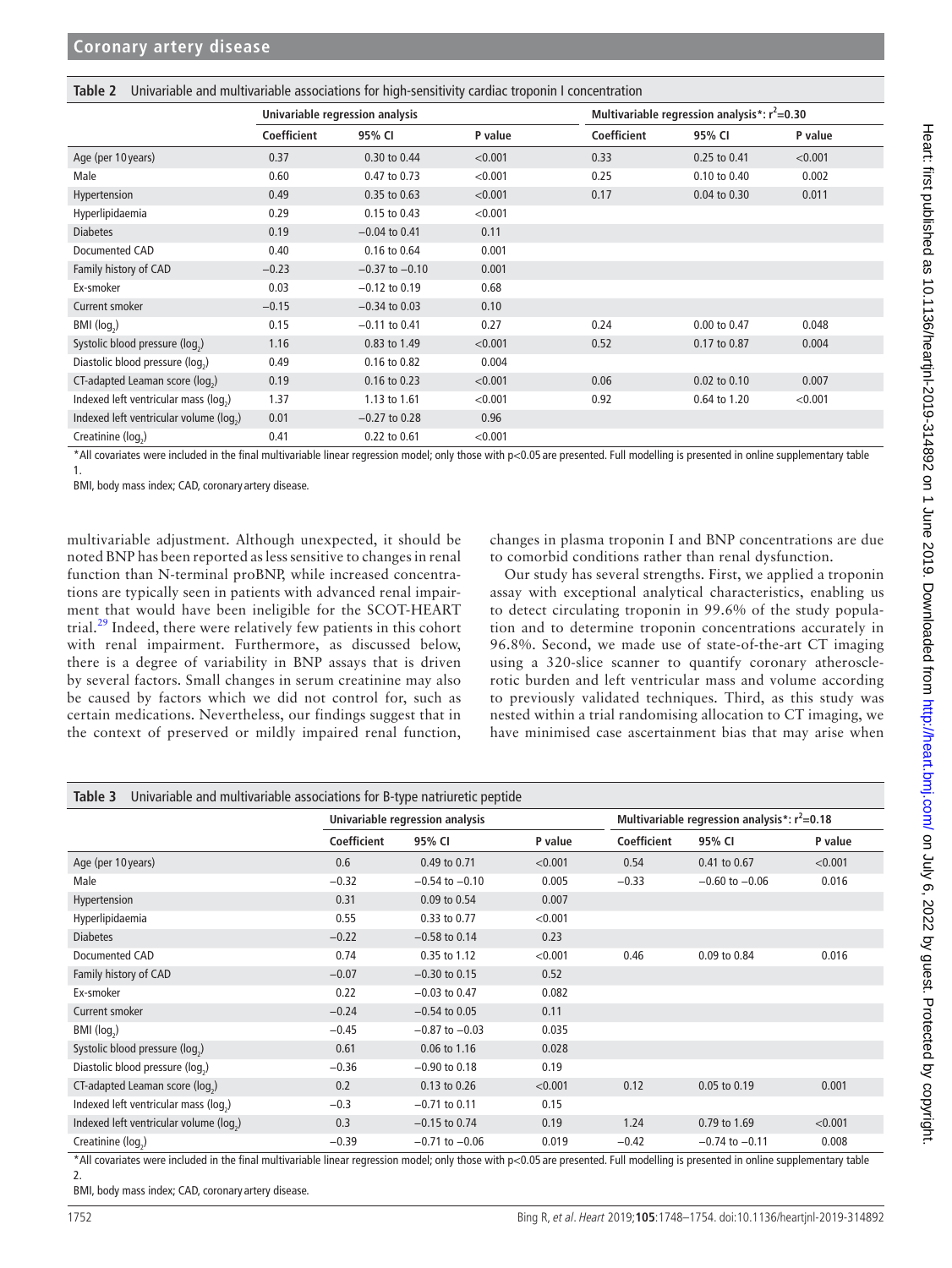

<span id="page-5-0"></span>**Figure 2** Multivariable logistic regression analysis for cardiac biomarkers. Multivariable logistic regression and relative contribution from selected covariates to biomarker concentrations. Log-transformed continuous covariates from the final multivariable models for highsensitivity troponin I (hsTnI) and B-type natriuretic peptide (BNP) were selected and scaled  $((x - mean)/SD)$  in order to present each variable's relative contribution to the final model. 95% CIs are provided for both troponin (y axis) and BNP (x axis).

imaging decisions are dependent on clinical suspicion of coronary disease. Finally, we achieved detailed and accurate phenotypic characterisation of participants.

There are several limitations. First, key exclusion criteria for the study included age >75 years or severe renal impairment (estimated glomerular filtration rate <30 mL/  $min/1.73$  m<sup>2</sup>); the determinants of biomarker concentrations in these contexts therefore remain uncertain. Nevertheless, SCOT-HEART was pragmatic in design, enrolling a cohort broadly representative of real-world populations with suspected stable angina. Second, without serial plasma samples, we cannot be certain that biomarker values reflect true baseline concentrations. However, participants were recruited in a stable outpatient setting and we excluded individuals with troponin concentrations above the 99th centile and BNP  $>400 \text{ ng/L}$ ,<sup>[13](#page-6-5)</sup> thereby minimising the possibility of including patients with acute myocardial injury or heart failure. Third, there is some biological, genetic and analytical variability in biomarker concentrations. Current BNP assays measure a mixture of peptides, including degradation products and proBNP, while degradation in frozen BNP samples over time is well described. These limitations are common to current assays, including N-terminal proBNP assays. Furthermore, the clinical characteristics associated with troponin and BNP that we describe are largely consistent with existing data, supporting the validity of our analysis, while BNP degradation appears to be more relevant at higher concentrations. $30$ Fourth, although the assessment of left ventricular mass and volume using cardiac CT is an accepted and accurate method, mid-diastolic assessment is less widely studied. This may account for the relatively high prevalence of left ventricular hypertrophy as defined by previously published thresholds, although more than one-third of patients had a diagnosis of hypertension. Finally, despite the detailed characterisation of this cohort, substantial unexplained variance in troponin and BNP concentrations remains, highlighting the need for ongoing research to better understand the information that these assays offer.

## **Key messages**

## **What is already known on this subject?**

- ► Increased cardiac troponin and B-type natriuretic (BNP) concentrations are associated with greater risk of cardiovascular events in individuals with and without established cardiac disease.
- ► Plasma concentrations in stable outpatients may be attributable to pathophysiological processes including hypertension, coronary atherosclerosis and left ventricular dysfunction, but clinical determinants are not fully characterised.

## **What might this study add?**

- ► We demonstrate the association between overall plaque burden as assessed by CT coronary angiography (CTCA) and troponin and BNP concentrations.
- $\blacktriangleright$  Importantly, we describe sex differences and contrasting associations with left ventricular mass and volume.
- $\triangleright$  We also demonstrate the ability of prospectively gated CTCA performed primarily for coronary artery assessment to provide additional information regarding ventricular mass and volume.

## **How might this impact on clinical practice?**

- ► Although plasma troponin and BNP have prognostic value in stable patients, an understanding of their determinants—and specifically, modifiable determinants—is necessary to add clinical utility.
- ► With this knowledge, these plasma biomarkers have the potential to act as simple surrogate markers of treatment efficacy for targeted disease-modifying therapies.

## **Conclusions**

Detectable plasma high-sensitivity cardiac troponin I and BNP concentrations are present in almost all patients with suspected stable coronary artery disease. These biomarkers are associated with atherosclerotic burden, but measures of underlying left ventricular structure are associated with each biomarker differentially. Cardiac biomarkers provide information regarding patient-specific modifiable targets for therapy, allowing personalisation of treatment that may further help reduce cardiovascular risk.

**Acknowledgements** Singulex provided reagents, calibrators and controls without charge and undertook the analysis of cardiac biomarkers.

**Contributors** RB and PDA drafted the manuscript. JH, AH, MCW and AM contributed to image analysis and data collection. RB, ASVS, DM and PDA contributed to data analysis. MRD, DEN and NLM contributed to the study conceptualisation, methodology, oversight and funding acquisition. All authors contributed to the final manuscript.

**Funding** The Chief Scientist Office of the Scottish Government (CZH/4/588) funded the SCOT-HEART trial with supplementary support from the British Heart Foundation (RE/13/3/30183), Edinburgh and Lothians Health Foundation Trust, and the Heart Diseases Research Fund. DEN (CH/09/002, RE/18/5/34216), NLM (FS/16/14/32023) and MRD (FS/14/78/31020) are supported by the British Heart Foundation. DEN is also the recipient of a Wellcome Trust Senior Investigator Award (WT103782AIA). MCW is supported by the Chief Scientist Office of the Scottish Government Health and Social Care Directorates (PCL/17/04). DM is supported by an Intermediate Clinical Fellowship and Beit Fellowship from the Wellcome Trust (201492/Z/16/Z).

**Competing interests** None declared.

#### **Patient consent for publication** Not required.

**Ethics approval** Ethical approval was provided by the South East Scotland Research Ethics Committee 02, Edinburgh, UK (10/S1102/43).